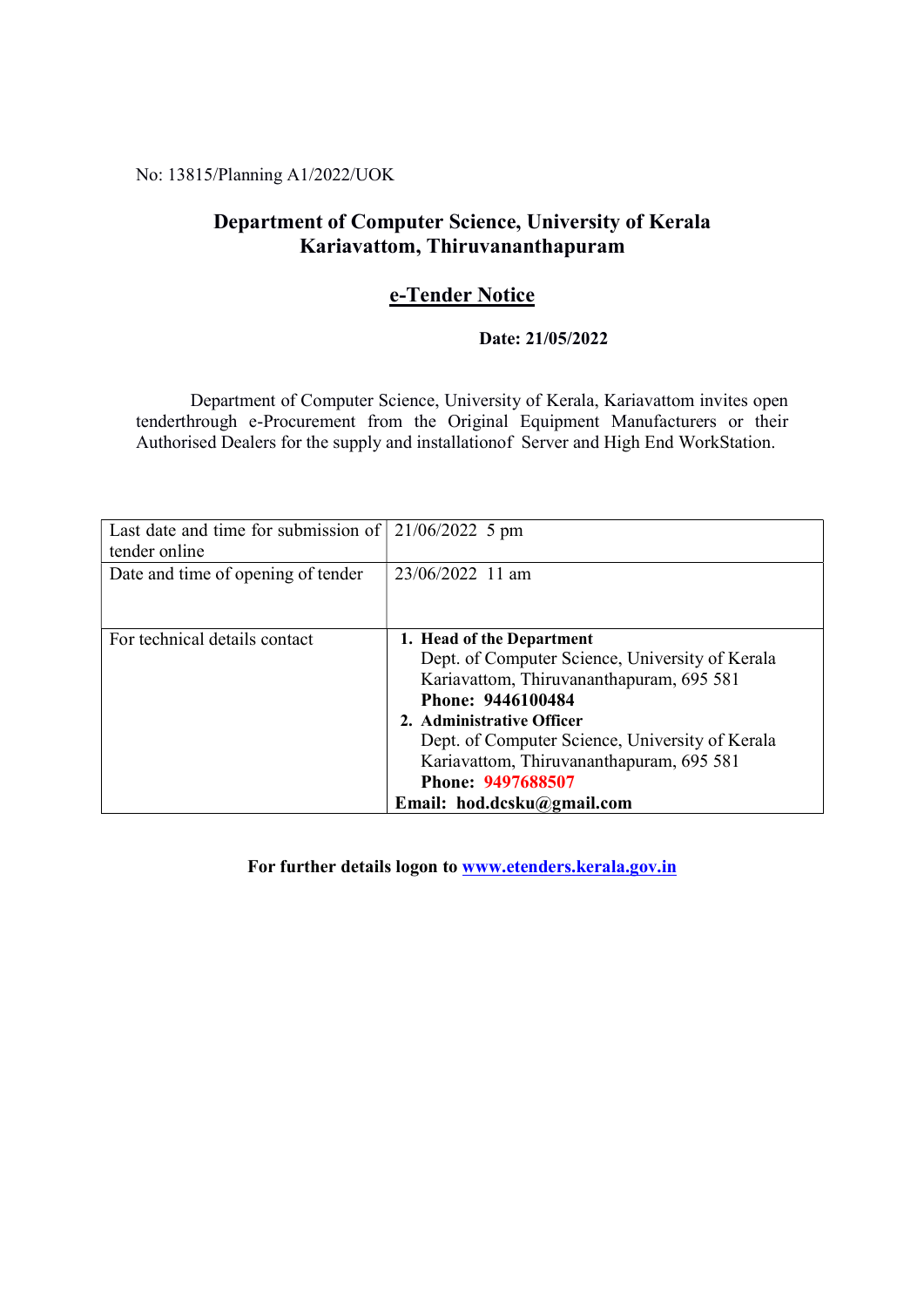# Technical specifications of the required item

|                                                | 1. Name of Item: SERVER                                                                                                                                                        | <b>Quantity: 1 No</b>                                        |                                         |
|------------------------------------------------|--------------------------------------------------------------------------------------------------------------------------------------------------------------------------------|--------------------------------------------------------------|-----------------------------------------|
| <b>Parameters</b>                              | <b>Specifications Required</b>                                                                                                                                                 |                                                              | <b>Specifications</b><br><b>Offered</b> |
| Form Factor                                    | 2 U Rack Dual Socket                                                                                                                                                           |                                                              |                                         |
| Processor                                      | 2X 16 Cores (32 Threads) processor with 3.5Ghz Base Clock<br>(Bidder should mention processor model number)                                                                    |                                                              |                                         |
| Memory<br>capacity                             |                                                                                                                                                                                | 32 DIMM slots with two processors. Supports memory up to 4TB |                                         |
| Memory<br>Required                             | 512GB using DDR4 3200MHz RDIMMs                                                                                                                                                |                                                              |                                         |
| Storage/Hard<br>Disk.<br>Storage<br>controller | 3x 800GB Performance SAS 12Gb Hot Swap SSD.<br>3x 1.92TB Mixed Use (3-5 DWPD) SATA 6Gb Hot Swap SSD<br>RAID Controller should have 4GB Cache, Supports RAID levels<br>10,50,60 |                                                              |                                         |
| Drive bays                                     | 8 LFF SAS/SATA hot-swap drive bays                                                                                                                                             |                                                              |                                         |
| Network<br>interfaces.<br>Ports                | 2X 10G Base T Network ports<br>Front: 1x USB 3.0 port, 1x USB 2.0 port<br>Rear: 3x USB 3.0 ports, 1x VGA video port, 1x RJ-45 1GbE<br>management port.<br>Internal: 1x USB 3.0 |                                                              |                                         |
| Power Supply                                   | Redundant Platinum Hot-Swap Power Supply                                                                                                                                       |                                                              |                                         |
| Operating<br>system<br>Supported               | Microsoft Windows Server, Red Hat Enterprise Linux, SUSE Linux<br>Enterprise Server, VMware ESXi.                                                                              |                                                              |                                         |
| Computation<br>Accelerator                     | 2 numbers NvidiaA100 40GBCardsmustbe loaded from day 1.<br>Expandable up to 3.                                                                                                 |                                                              |                                         |
| <b>MAF</b>                                     | Bidder should submit Original Authorization letter from server<br>and Computation accelerator OEM.                                                                             |                                                              |                                         |
| 2. Name of Item : High End Workstation         | <b>Quantity: 5Nos</b>                                                                                                                                                          |                                                              |                                         |
| <b>Parameters</b>                              | <b>Specifications Required</b>                                                                                                                                                 |                                                              | <b>Specifications</b><br>offered        |
| General                                        | Should be workstation class. Recognizable from OEM website. ISV<br>Certified                                                                                                   |                                                              |                                         |
| Processor                                      | 1X 16 Core (32 Threads) CPU with 3.5GHZ base clock. OR<br>2X 8 Core (16 Threads) CPU with 3.5GHZ base clock                                                                    |                                                              |                                         |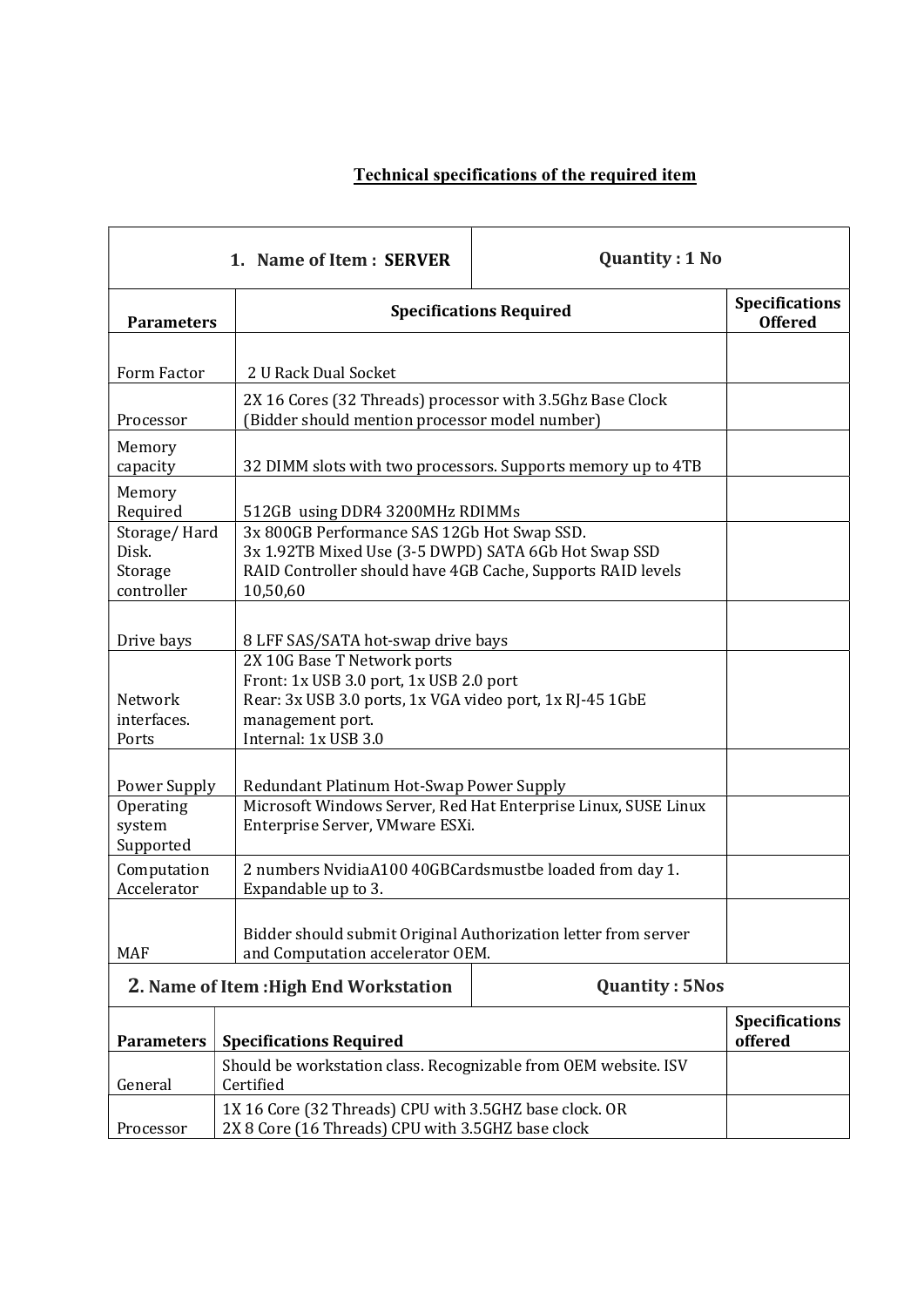|              | (Bidder should mention processor model number)                      |  |
|--------------|---------------------------------------------------------------------|--|
|              |                                                                     |  |
|              | 192GBon 3200MHZ DDR4 ECC memory modules, expandable up to           |  |
| Memory       | 1TB.                                                                |  |
|              |                                                                     |  |
| Storage      | 4TB PCIeNyme SSD                                                    |  |
|              |                                                                     |  |
| GPU          | 1X Nvidia RTX4000 or equivalent from day 1. Expandable up to 2.     |  |
|              | 1x 10G Base T; 4X USB 3.2 (Front); 4X USB 3.2 (Rear); 2X USB C 3.2; |  |
| I/O          | 1X audio In/out                                                     |  |
|              | 23" Full HD antiglare IPS display from Workstation OEM with         |  |
| Display      | necessary connecting cables                                         |  |
| <b>Other</b> |                                                                     |  |
| peripherals  | Keyboard and Mouse from Workstation OEM                             |  |
| Operating    |                                                                     |  |
| System       |                                                                     |  |
| Support      | Ubuntu, Windows                                                     |  |
|              | Bidder should submit Original Authorization letter from server and  |  |
| MAF          | GPU OEM                                                             |  |

For further details logon to www.etenders.kerala.gov.in

### Terms and Conditions

- 1. Every tenderer should submit Tender fee of Rs. 2,500/-
- 2. Every tenders should submit an Earnest Money Deposit (EMD) of Rs. 50,000 /-
- 3. The Bidder should be a manufacturer or their dealer specifically authorised by the manufacturer to quote on their behalf for this tender as per Manufacturer Authorisation Form and Indian agents of foreign principals, if any.Equipments must be of the most recent series/models incorporating the latest improvements in design.The models should be in successful operation for at least one year as on date of Bid Opening.
- 4. Incomplete & conditional tenders and tenders received after the due date will be summarily rejected without assigning any reasons thereof.
- 5. The bidder should be a manufacturer or their dealer specifically authorized by the manufacturer to quote on their behalf for this tender as per Manufacturer Authorization Form and Indian agents of foreign principals, if any, who must have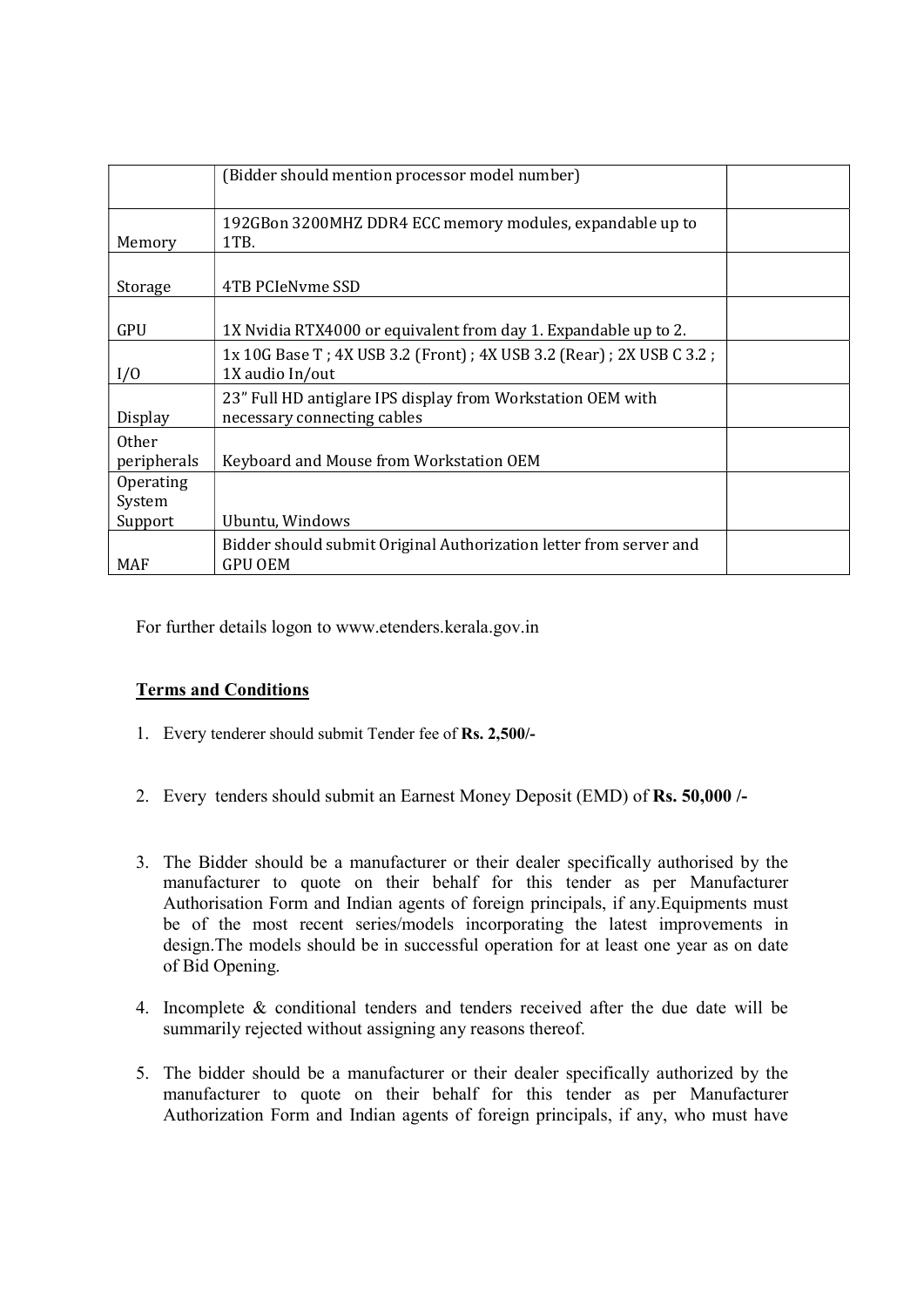designed, manufactured, tested and supplied the equipment(s) similar to the type specified in the "Technical Specification". Such equipment must be of the most recent series/models incorporating the latest improvements in design. The models should be in successful operation for at least one year as on date of Bid Opening.

- 6. Compliance Statement: Along with the technical details provide a tabular column indicating whether the equipment quoted by you meets the specifications by indicating 'YES' or 'NO'. If 'YES', support the claim by providing original brochures. Venders should provide clear brochures/data sheets about the equipment and its working. Also include adequate proof for the claim regarding the performance.
- 7. Prices shall be quoted item wise.
- 8. The price should be inclusive of all taxes, duties, transportation, installation etc. Nothing extra will be paid in addition to the quoted rate.
- 9. Validity of tender: Tender submitted shall remain valid at least for 120 days from the date of opening the tender. Validity beyond three months from the date of opening of the tender shall be by mutual consent.
- 10. Delivery and installation: Proposed delivery schedule should be mentioned clearly. Delivery and installation should be made at Dept. of Computer Science, University of Kerala, Kariavattom Campus, Trivandrum- 695581, without any extra cost (inclusive of documentation, demurrage, customs duty, clearance and transportation charges). University of Kerala will provide customs duty exemption certificates if required. Complete installation, testing and demonstration of the system and day-to-day maintenance are to be provided at site.
- 11. Service facility: Supplier should mention their details of service setup and manpower in Trivandrum who are responsible for after sales support.
- 12. The model number, make, and a printed literature of the product shall submit positively.
- 13. In case of any dispute, the decision of the University authority shall be final and binding on the bidders.
- 14. The undersigned reserves the right to reject any or all of the tenders received without assigning any reason thereof.
- 15. The quoted item should be under comprehensive warranty three years or more